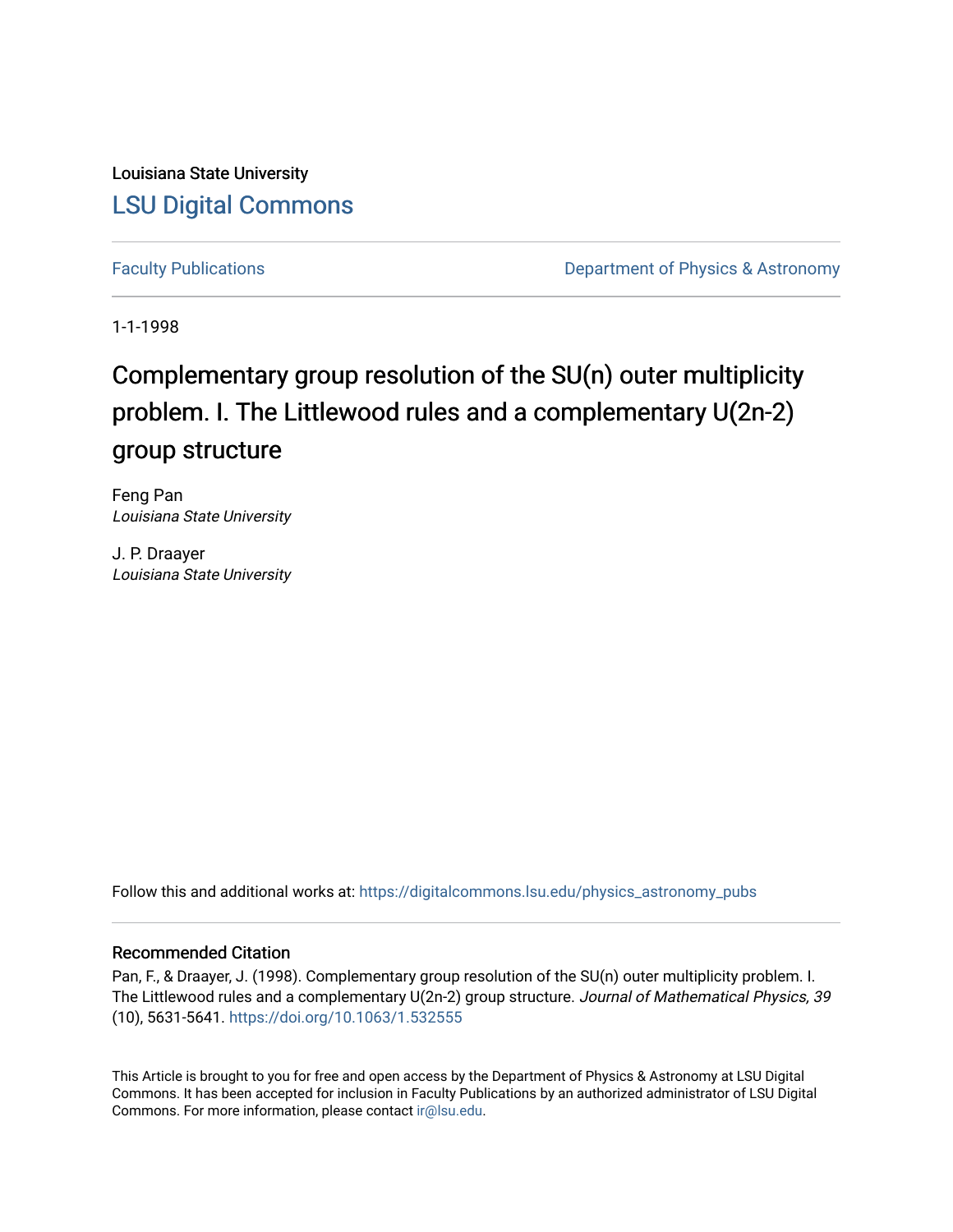# A complementary group technique for a resolution of the outer multiplicity problem of  $SU(n)$ : (I) Littlewood rule and a complementary group of  $SU(n)$

Feng Pan † and J. P. Draayer

Department of Physics & Astronomy, Louisiana State University, Baton Rouge, LA 70803-4001

#### Abstract

A complementary group to  $SU(n)$  is found that realizes all features of the Littlewood rule for Kronecker products of  $SU(n)$  representations. This is accomplished by considering a state of  $SU(n)$  to be a special Gel'fand state of the complementary group  $\mathcal{U}(2n-2)$ . The labels of  $\mathcal{U}(2n-2)$  can be used as the outer multiplicity labels needed to distinguish multiple occurrences of irreducible representations (irreps) in the  $SU(n) \times SU(n) \downarrow SU(n)$ decomposition that is obtained from the Littlewood rule. Furthermore, this realization can be used to determine  $SU(n) \supset SU(n-1) \times U(1)$  Reduced Wigner Coefficients (RWCs) and Clebsch-Gordan Coefficients (CGCs) of  $SU(n)$ , using algebraic or numeric methods, in either the canonical or a noncanonical basis. The method is recursive in that it uses simpler RWCs or CGCs with one symmetric irrep in conjunction with standard recoupling procedures. New explicit formulae for the multiplicity for  $SU(3)$  and  $SU(4)$  are used to illustrate the theory.

PACS numbers: 02.20.Qs, 03.65.Fd

—————————————–

<sup>†</sup>On leave from Department of Physics, Liaoning Normal Univ., Dalian 116029, P. R. China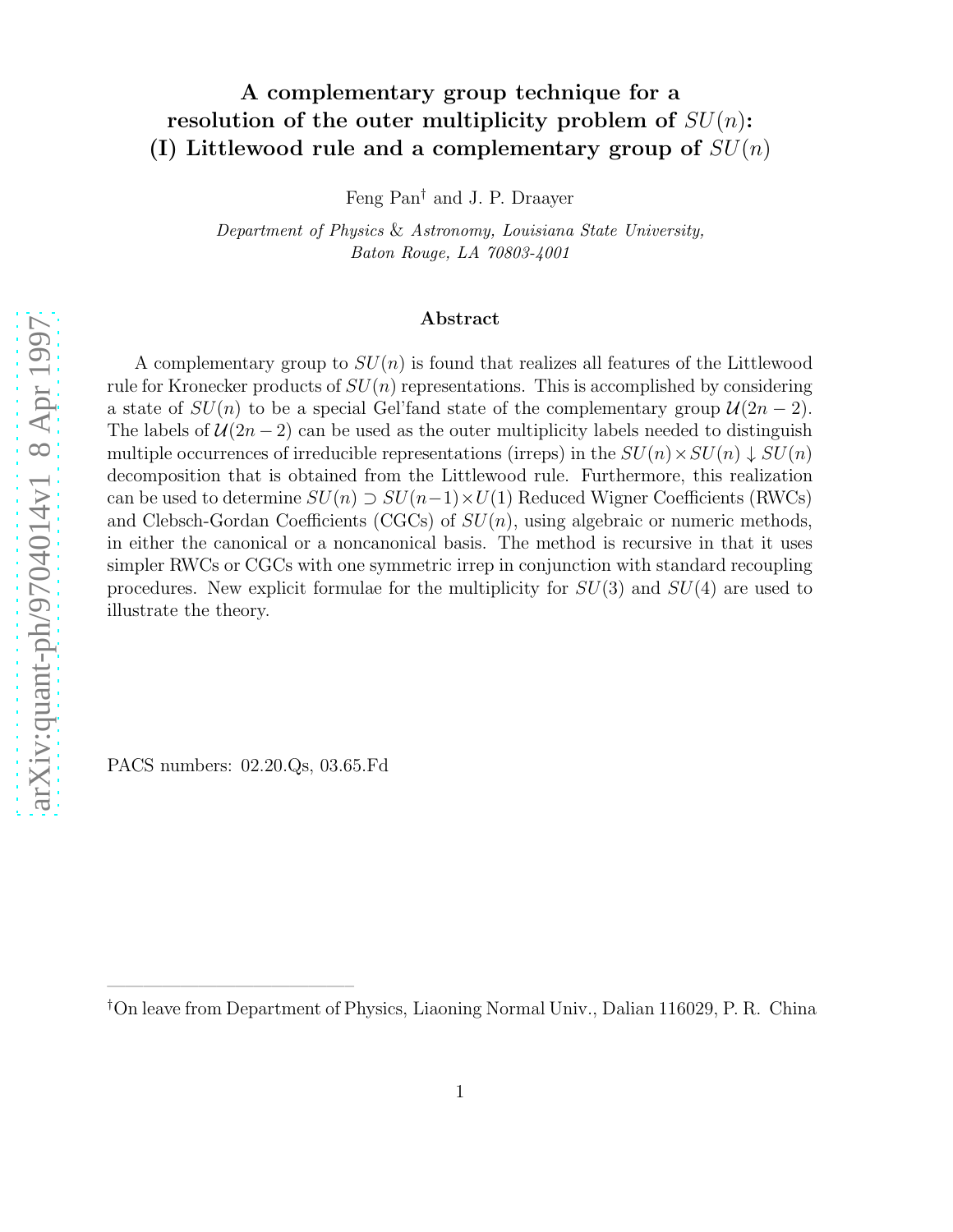## I. Introduction

The Reduced Wigner Coefficients (RWCs) of  $SU(n) \supset SU(n-1) \times U(1)$  are of importance in many physical applications. Except for those of  $SU(2)$ , which have been discussed extensively and expressed in various forms, RWCs of  $SU(n) \supset SU(n-1) \times U(1)$ , which can be used to evaluate  $CGCs$  of  $SU(n)$  in its canonical basis according to the Racah factorization lemma, have only been given analytically for some special cases. The biggest challenge involves the outer multiplicity in the decomposition of Kronecker products of  $SU(n) \times SU(n) \downarrow SU(n)$ . The first non-trivial but simplest  $n = 3$  case was studied as part of the first applications of non-multiplicity-free CGCs of  $SU(3)$  in nuclear and particle physics. There are several very distinct approaches to the problem: (i) a tensor operator method; (ii) an infinitesimal generator approach, in which matrix elements of  $SU(n)$  generators are used to determine recursion relations for the RWCs and CGCs; (iii) a polynomial basis and generating invariants, in which a convenient model space is used to realize the basis of irreps; and (iv) use of the Schur-Weyl duality relation between  $SU(n)$  and the symmetric group  $S_f$ . Among these are several ways of solving the problem; indeed, sometimes a combination of two or more methods is used. There are also different schemes for handling the outer multiplicity, especially for  $SU(3)$ , and these are usually referred to as either the canonical or a noncanonical labeling scheme.

A very thoroughly discussed approach to this problem is the canonical unit tensor operator method developed by Biedenharn and collaborators in a series of publications.<sup>[1−8]</sup> The unit tensor operator approach is particularly useful for deriving multiplicity-free CGCs of  $U(n)$ . The techniques that are part of this method have also proven to be useful in other approaches, but the method has not been used to produce a closed algebraic solution to the general outer multiplicity problem. This method was revisited in the late eighties in a Bargmann Hilbert space representation using the Vector Coherent State (VCS) theory.<sup>[9−11]</sup> Although the results seem no simpler than those found earlier, they do show that there is a relationship between  $U(3) \supset U(2)$  RWCs and 3nj coefficients of  $SU(2)$ , with some of these being a consequence of the Schur-Weyl duality relation between the unitary and symmetric groups given by Ališuaskas et al.<sup>[12−14]</sup>

Noncanonical definitions of  $SU(n)$  outer multiplicity labels, especially of  $SU(3)$ , have also been discussed rather extensively, for example by Moshinsky et al,<sup>[15–16]</sup> Derome and Sharp,<sup>[17−18]</sup> Resnikoff,<sup>[19]</sup> Pluhař et al.<sup>[20−21]</sup> A wider class of RWCs has been considered by Hecht,<sup>[22]</sup> Klimyk and Gavrilik,<sup>[23]</sup> and Le Blanc and Rowe,<sup>[24]</sup> who used definitions related to the canonical scheme. Generally, however, these results are for noncanonical labeling schemes. A further example is the extensive work of Ališauskas<sup>[25–28]</sup>, who investigated paracanonical coupling relations and symmetries and various pseudo-canonical coupling schemes, which lead to biorthogonalities among the corresponding coefficients. It should be stated that noncanonical definitions for  $SU(n)$  coupling coefficients normally lead to non-orthogonality with respect to the outer multiplicity. In such cases, the Gram-Schmidt process can be adopted to recover orthonormality, but this procedure includes an arbitrary choice in ordering the elements to be orthogonalized. Generally, only a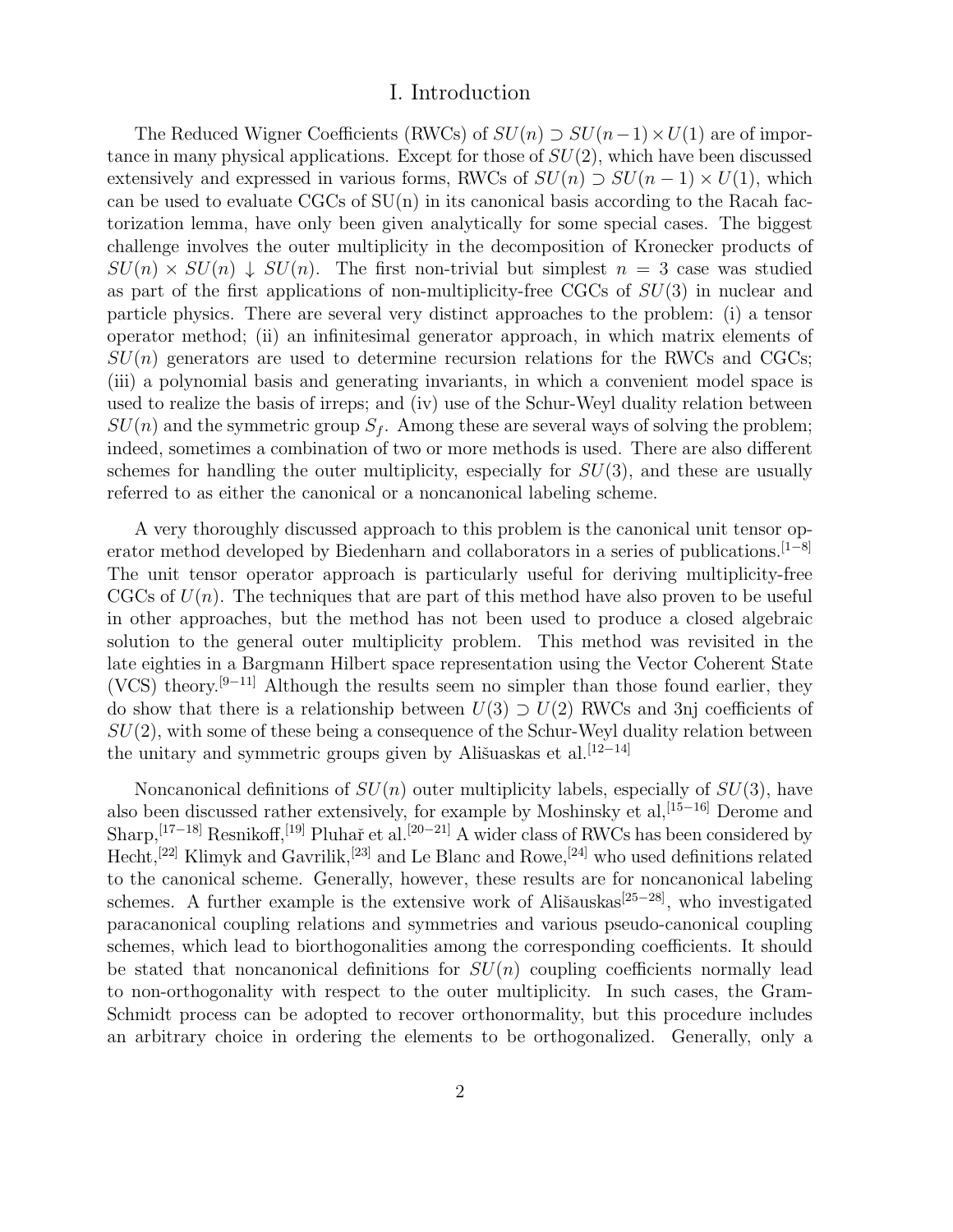numerical algorithm is possible except a few simple cases where analytical expressions are available.[24−28]

The Schur-Weyl duality relation between  $SU(n)$  and  $S_f$  was also used by several authors. It was first studied by Moshinsky,<sup>[16]</sup> Kramer,<sup>[29]</sup> and Alisauskas and Jucy,<sup>[14-16]</sup> who were able to demonstrate that the scheme works in the multiplicity-free and nonmultiplicity-free cases. For non-multiplicity-free couplings, however, numerical orthogonalizition is required. This is illustrated for some simple cases in the work of Chen et al,<sup>[30]</sup> and by Pan and Chen for the  $U_q(n)$  generalization of  $U(n)$ .<sup>[31]</sup>

Based on these methods, several packages have been developed for numerically evaluating CGCs of  $U(n)$ , especially of  $SU(3)$ . The earliest one is the well-known Akiyama-Draayer code for  $SU(3)$  based on a combination of the tensor operator and infinitesimal generator methods.<sup>[32–33]</sup> Another is Chen's code for various couplings of  $U(n)$  based on symmetric group techniques.<sup>[30]</sup> Still another is the RWC and CGC code for  $SU(3)$ developed by Kaeding and Williams.[34−36]

Very recently, Parkash and Sharatchandra worked out an algebraic formula for the general CGCs of  $SU(3)$ .<sup>[37]</sup> The method used in their paper is based on a polynomial realization in Bargmann space using generating functions, which was first studied by Shelepin and Karasev for the multiplicity-free case.<sup>[38–39]</sup> The final results are expressed in terms of a restricted sum over 33 variables up to a normalization factor. To determine the value of a single CGC within this formulation is not easy; neither the algebraic nor numerical results are simple. Nevertheless, it is the first algebraic expression for CGCs of  $SU(3)$  with multiplicity. It should be noted, however, that to extend this method to  $n \geq 4$  cases will be much more complicated. Therefore, another simpler and more direct approach to a resolution of the outer multiplicity problem for  $SU(n)$  is necessary.

The present paper is the first (I) in a series which has this as its objective. First of all, a complementary group  $\mathcal{U}(2n-2)$  realization of the Kronecker product  $SU(n) \times SU(n) \downarrow$  $SU(n)$  is found according to the well-known Littlewood rule. The scheme gives a simple resolution of the outer multiplicity. An analysis of the Littlewood rule is also used to derive a new multiplicity formulae for  $SU(n)$ . Examples are given for the  $SU(3)$  and  $SU(4)$  cases which can, in principle, be extended to  $SU(n)$ . A procedure for evaluating CGCs or RWCs of  $SU(n) \supset SU(n-1) \times U(1)$  is outlined which uses recoupling procedures. By using this method,  $SU(n) \supset SU(n-1) \times U(1)$  RWCs or CGCs with outer multiplicity can be obtained analytically in some simple cases or numerically in general. Detailed results will be given for the  $SU(3)$  and  $SU(4)$  cases in Parts II and III of the series, respectively. It should be noted that the RWCs or CGCs obtained in this way are orthogonal with respect to the outer multiplicity labels and therefore the scheme that is canonical.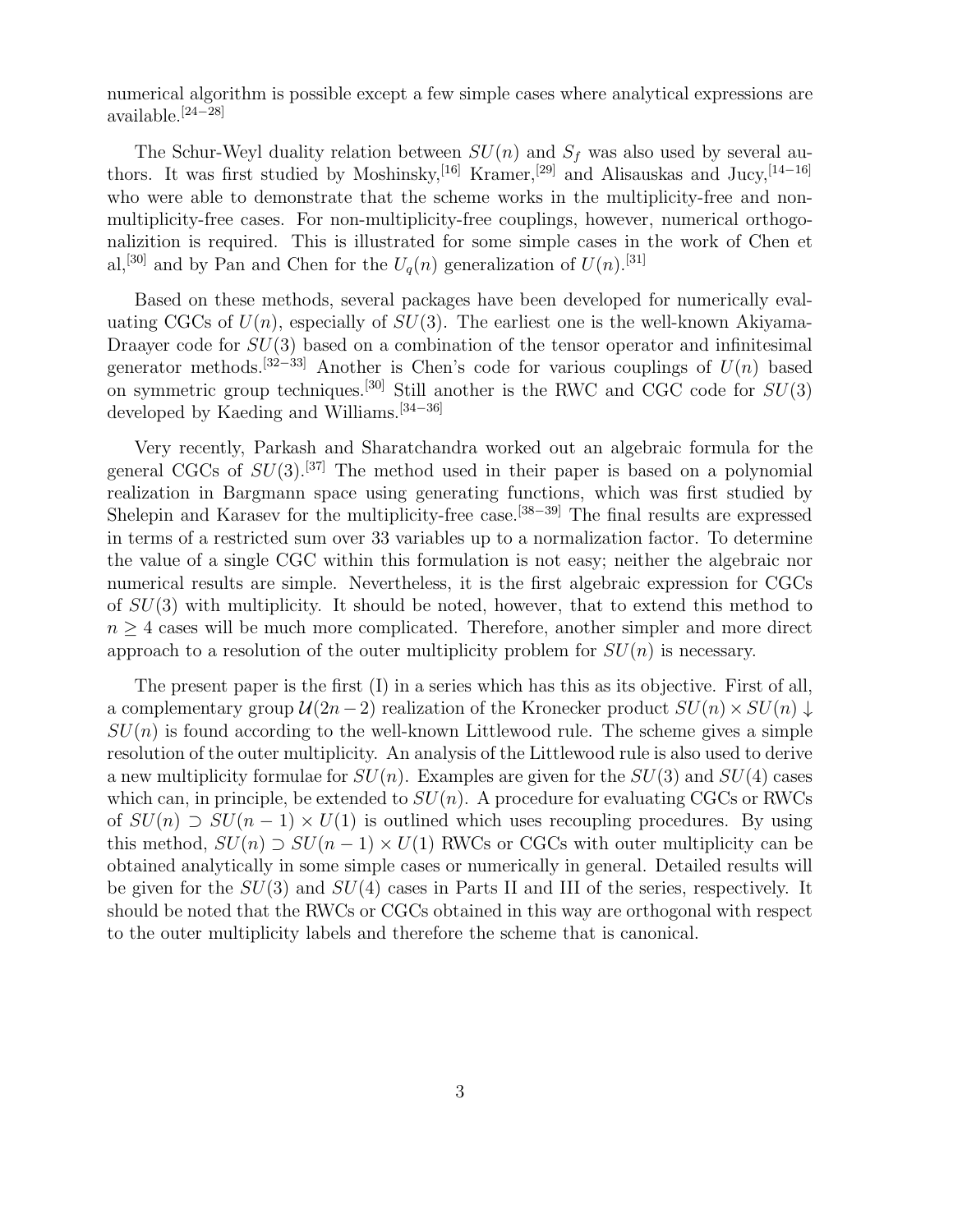#### II. Littlewood rule and the complementary group

The Littlewood rule for determining Kronecker products of  $SU(n)$  in  $SU(n) \times SU(n) \downarrow$  $SU(n)$  is a reflection of the Shcur-Weyl duality relation between  $SU(n)$  and the symmetric group  $S_f$ . According to Schur-Weyl duality relation, an irrep  $[\lambda]$  of  $SU(n)$  can also be regarded as the same irrep of  $S_f$  with  $\sum_{i=1}^n \lambda_i = f$ . Therefore, the Kronecker product of two  $SU(n)$  irreps  $[\lambda] \times [\mu]$  in the decomposition  $SU(n) \times SU(n) \downarrow SU(n)$  can be obtained from the product of two S-functions of the corresponding symmetric groups:

$$
[\lambda] \times [\mu] = \sum_{\nu} {\{\lambda \mu \nu\}}[\nu], \tag{2.1}
$$

where  $\{\lambda\mu\nu\}$  is the number of occurrence of  $[\lambda]$  in the product. To determine all the irreps that appear on the rhs of  $(2.1)$ , one can use the well-known Littlewood rule:<sup>[40]</sup> First fill in the Young diagram  $[\mu] = [\mu_1, \mu_2, \cdots, \mu_n]$  with  $\mu_1$  symbols  $a_1$  in the first row,  $\mu_2$  symbols  $a_2$  in the second row,  $\mu_3$  symbols  $a_3$  in the third row,  $\cdots$ , and  $\mu_n$  symbols  $a_n$  in the nth row. Then, the final irrep denoted by Young diagram  $[\nu]$  can be obtained by augmenting the Young diagram [ $\lambda$ ] with the  $\mu_1$  a<sub>1</sub> symbols,  $\mu_2$  a<sub>2</sub> symbols,  $\cdots$ , and  $\mu_n$  a<sub>n</sub> symbols, respectively, in ways specified by the following three conditions:

(a) No identical symbols should appear in the same column of the diagram.

(b) If the  $a_1, a_2, \dots, a_n$  symbols are counted from right to left starting at the top, then at each stage the number of  $a_1$  symbols must not be less than the number of  $a_2$  symbols, which must not be less than the number of  $a_3$  symbols, and so on.

(c) The Young diagram  $[\nu]$  obtained after the addition of each symbol must be standard, that is,  $\nu_1 \geq \nu_2 \geq \cdots \geq \nu_n$ .

The Young diagram  $[\nu]$  filled with symbols  $a_1, a_2, \dots, a_n$  under restrictions  $(a)$ –(c) can be regarded as a special Weyl tableau of a unitary group. Recall some basic definitions for Weyl tableau: A Weyl tableau is a Young diagram with the boxes filled by a set of ordered indices  $a_1, a_2, \dots, a_n$ . The filling must be done such that:

(i) no identical symbols should appear in the same column,

(ii) the symbols must be in nondecreasing order from left to right in any row and in increasing order from top to bottom in any column.

The one-to-one correspondence between the Gel'fand symbol and the Weyl tableau is realized in the following way: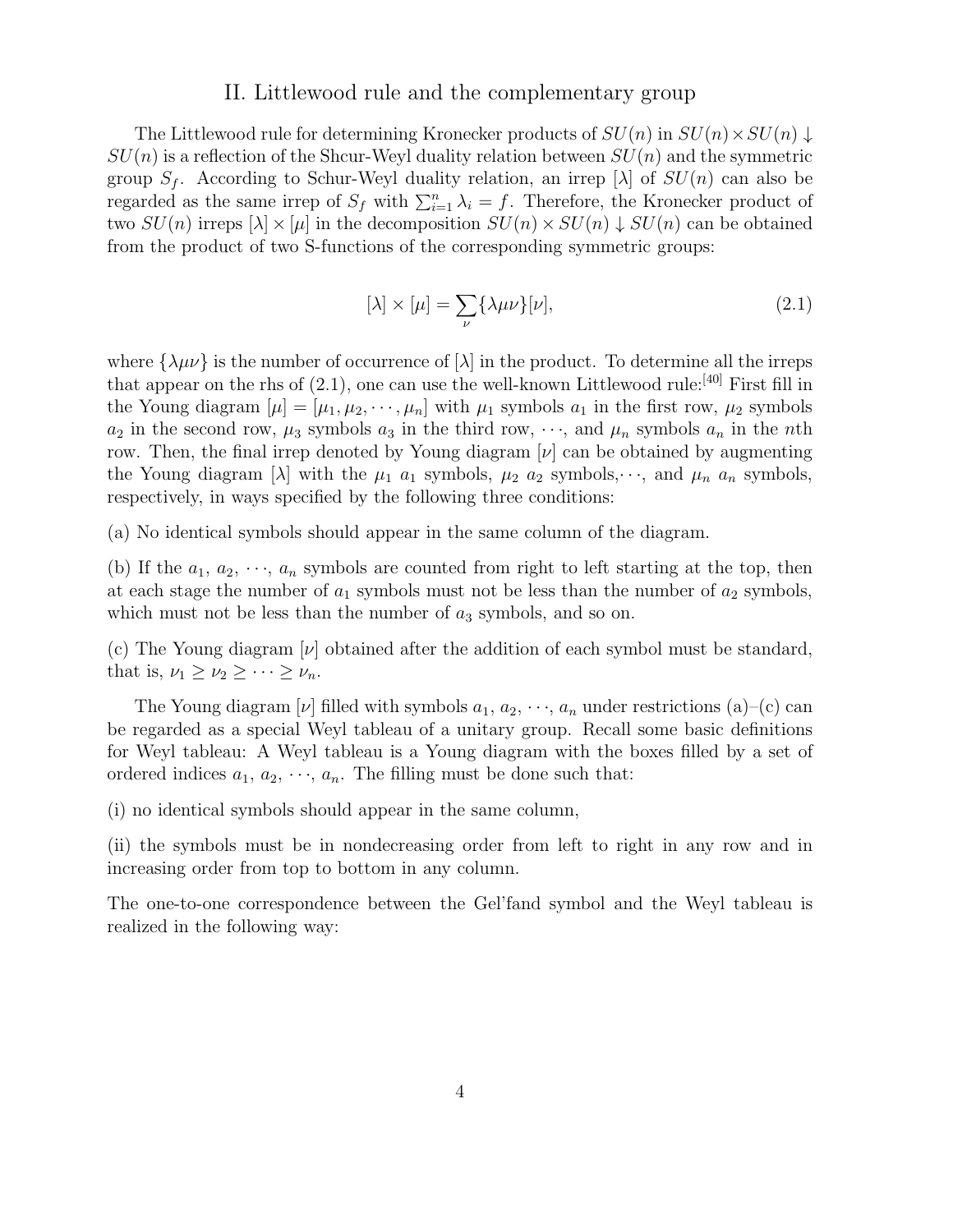$$
\begin{pmatrix}\n[\nu] \\
(m)\n\end{pmatrix} = W^{[\nu]} = \frac{\begin{array}{|c|c|c|c|c|c|c|c|c|c|c|c} f_{11}a_1 & \text{s} & f_{12}a_2 & \text{s} & \cdots & f_{1n}a_n & \text{s} \\
\hline f_{22}a_2 & \text{s} & f_{23}a_3 & \cdots & f_{2n}a_n & \text{s} \\
\hline \cdots & \cdots & \cdots & \cdots & \cdots & \cdots \\
\hline f_{nn}a_n & \text{s}\n\end{array}\n\tag{2.2}
$$

where

$$
f_{1k} = m_{1k} - m_{1k-1}, \quad f_{2k} = m_{2k} - m_{2k-1}, \cdots,
$$
  

$$
f_{k-1k} = m_{k-1k} - m_{k-1k-1}, \quad f_{kk} = m_{kk}.
$$
 (2.3)

In other words, a Weyl tableau  $W^{[\nu]}$  filled with  $a_1, a_2, \dots, a_n$ , corresponds to the n partitions,  $[\nu] = [m_{in}], [m_{in-1}], \cdots, [m_{i2}]$  and  $[m_{11}]$  of a Gel'fand symbol, where  $[m_{ik}]$  is the Young diagram resulting from deleting all the boxes in the Weyl tableau occupied by the symbols  $a_n$ ,  $a_{n-1}$ ,  $\cdots$ ,  $a_{k+1}$ .

It is clear that the definitions of the Weyl tableau and the rules for placing symbols in a Young diagram given by Littlewood are the same eccept for some of the restrictions given by (b). that is,  $a_k$ 's can appear in the *i*th rows with  $i < k$ , and the number of  $a_k$ 's can be greater than that of  $a_i$ 's with  $i < k$  from right to left and from top to bottom, while these cases are forbidden by the restriction (b) of the Littlewood rule. Therefore, it is obvious that the Littlewood rule for placing symbols in a Young diagram can be regarded as a special Weyl tablueau for a unitary group. Hence, under the restrictions of Littlewood rule given by (b), one obtains a special Gel'fand basis of a corresponding unitary group, which is called the complementary group for Kronecker products of  $SU(n)$ .

Assume the irrep  $[\lambda]$  has  $p_1$  rows, while  $[\mu]$  has  $p_2$  rows. Then, the final irrep  $[\nu]$  has at most  $p_1 + p_2$  rows with  $p_1 + p_2 \leq n$ . Therefore, the complementary group corresponding to the Kronecker product of  $SU(n)$  is  $\mathcal{U}(p_1 + p_2)$ . A general  $SU(n)$  irrep has at most  $n-1$  rows because one can always use the equivalence condition  $[m_{1n}m_{2n}\cdots m_{nn}] =$  $[m_{1n} - m_{nn}, m_{2n} - m_{nn}, \cdots, m_{1n-1} - m_{nn}]$  to remove the nth row if it exists. From this it follows that the minimum complementary group is  $\mathcal{U}(2n-2)$  for general Kronecker products of  $SU(n)$ .

Using the correspondence between Weyl tableau and a Gel'fand symbol, one can easily find the following relations among coupled and uncoupled state labels of  $\mathcal{U}(2n-2)$ .

$$
\begin{array}{c|c}\n\lambda_1 & \lambda_2 \\
\hline\n\lambda_2 & \lambda_{n-1} \text{ is } \\
\hline\n\lambda_{n-1} \text{ is } \\
\end{array}\n\Rightarrow\n\begin{pmatrix}\n[\lambda_1 \lambda_2 \cdots \lambda_{n-1} \dot{0}] & \mathcal{U}(2n-2) \\
\vdots & \vdots \\
[\lambda_1 \lambda_2 \cdots \lambda_{n-1} \dot{0}] & \mathcal{U}(n-1) \\
\rho\n\end{pmatrix}
$$
\n(2.4a)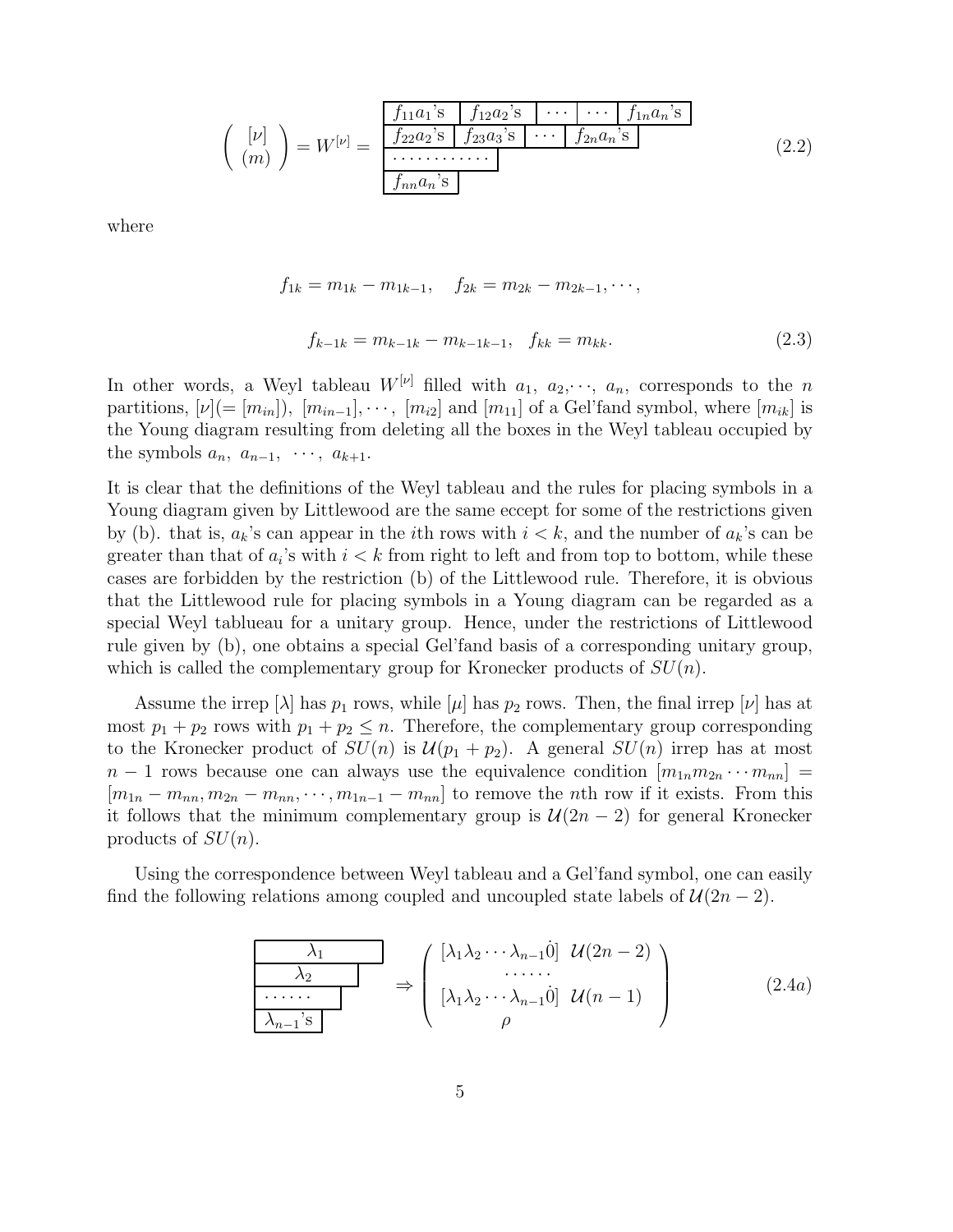$$
\frac{\mu_1 a_1^3}{\mu_2 a_2^3} \longrightarrow \begin{pmatrix}\n[\mu_1 \mu_2 \cdots \mu_{n-1} \dot{0}] & \mathcal{U}(2n-2) \\
[\mu_1 \mu_2 \cdots \mu_{n-2} \dot{0}] & \mathcal{U}(2n-3) \\
\vdots & \vdots & \ddots \\
[\mu_1 \mu_2 \dot{0}] & \mathcal{U}(n+1) \\
[\mu_1 \dot{0}] & \mathcal{U}(n)\n\end{pmatrix} \qquad (2.4b)
$$

while the final coupled  $U(2n-2)$  basis is

$$
\begin{pmatrix}\n[\nu_1 \nu_2 \cdots \nu_n \dot{0}] (\tau) \mathcal{U}(2n-2) \\
(\tau) \\
[\lambda_1 \lambda_2 \cdots \lambda_{n-1} \dot{0}] \mathcal{U}(n-1) \\
\rho\n\end{pmatrix},
$$
\n(2.4c)

where ( $\tau$ ) stands for intermediate sublabels between  $\mathcal{U}(2n-2)$  and  $\mathcal{U}(n-1)$  given by the Littlewood rule, which is simultaneously the outer multiplicity label of both  $\mathcal{U}(2n-2)$ and  $SU(n)$ , and  $\rho$  represents sublabels of  $\mathcal{U}(n-1)$ .

Therefore,  $(\tau)$  can be regarded as multiplicity labels of  $SU(n)$ . For example, the final coupled state can be written as

$$
\left(\begin{array}{c}\n[\nu_1 \nu_2 \cdots \nu_n](\tau) \\
(\nu)\n\end{array}\right),\n\tag{2.5}
$$

where  $(\nu)$  stands for sublabels of  $SU(n)$ . Expression (2.5) is similar to the upper Gel'fand pattern introduced by Biedenharn et al.<sup>[1–8]</sup> The final coupled  $\mathcal{U}(2n-2)$  labels ( $\tau$ ) in (2.4c) provide the outer multiplicity labels needed in the decomposition  $[\lambda] \times [\mu] \downarrow [\nu]$ . This will be discussed further in the next section.

# III. Outer multiplicity problem of SU(3) and SU(4)

As noted above, the outer multiplicity in the decomposition of the Kronecker products of  $SU(n) \times SU(n) \downarrow SU(n)$  is the main obstacle in applications of algebraic methods to physical problems. There are a lot of articles devoted to this subject. In order to resolve the problem for the  $SU(3)$ , Hecht<sup>[22]</sup> proposed an external labeling operator of third order, an operator that may be related to the one proposed by Moshinsky<sup>[16]</sup> in terms of the complementary  $U(4) \supset U(2) \times U(2)$  chain. Alisauskas and Kulish<sup>[41]</sup> have also proposed an external labeling operator, a fourth order form suggested by Sharp<sup>[42]</sup> in a study of Yang-Baxter equations. There are also other articles on this subject. For example, new Casimir operators, the so called chiral Casimirs, were introduced in [16,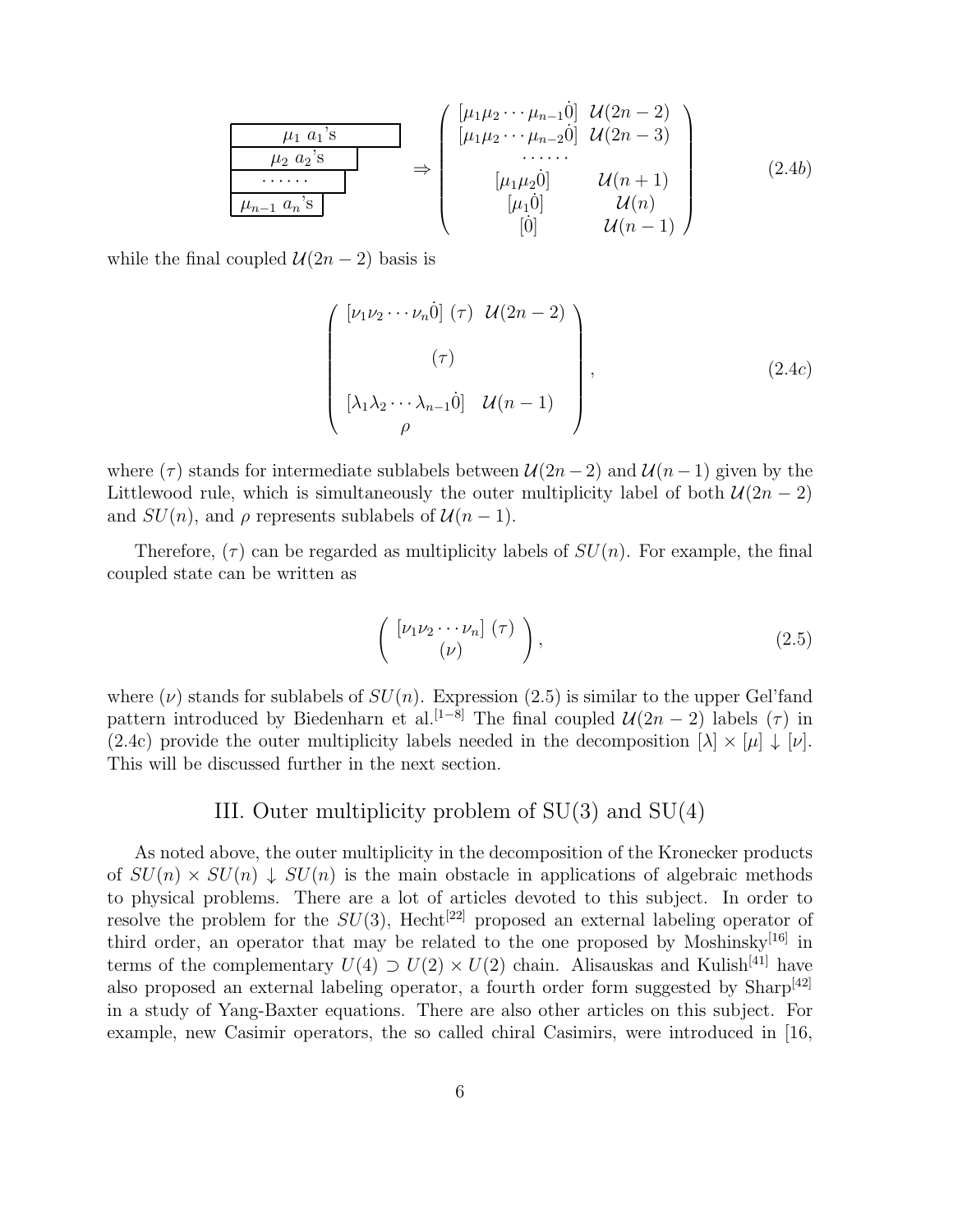43-44]. Also, various formulae<sup>[19,45–48]</sup> for the multiplicity of  $SU(3)$  exist in the literature, however, such expressions are normally not linked to the  $SU(3)$  coupling and recoupling coefficients problem. There is still no general formula for the outer multiplicity of  $SU(n)$ with  $n \geq 4$ . In this article and forthcoming papers, the complementary group  $\mathcal{U}(2n-2)$ to the  $SU(n) \times SU(n) \downarrow SU(n)$  will be shown to be a powerful tool for deriving both multiplicity formulae and coupling and recoupling coefficients of  $SU(n)$ . Multiplicity formulae for  $SU(3)$  and  $SU(4)$  are considered below.

(1) SU(3) case. Consider the general Keronecker product  $(\lambda_1\mu_1) \times (\lambda_2\mu_2)$ , where the well-known notation for  $SU(3)$  in physics is adopted. The irrep  $(\lambda \mu)$  can be expressed in terms of a two-rowed Young diagram  $[\nu_1 \nu_2]$  with  $\nu_1 = \lambda + \mu$ , and  $\nu_2 = \mu$ . Using the Littlewood rule, the decomposition of  $(\lambda_1\mu_1) \times (\lambda_2\mu_2)$  can be expressed in terms of a quintuple sum.

$$
(\lambda_1 \mu_1) \times (\lambda_2 \mu_2) = \sum_{k_1=0}^{\lambda_2 + \mu_2} \sum_{k_2=0}^{\min(\lambda_1, \lambda_2 + \mu_2 - k_1) \min(\mu_1, \lambda_2 + \mu_2 - k_1 - k_2) \min(\lambda_1 + k_1 - k_2, \mu_2, k_1)} \sum_{k_2=0}^{\min(\lambda_1 + \mu_2 - k_1) \min(\mu_2 - k_1, \mu_1 + k_2 - k_3, k_1 + k_2 - n_1)} \times \sum_{n_2=0}^{\min(\mu_2 - n_1, \mu_1 + k_2 - k_3, k_1 + k_2 - n_1)} [\lambda_1 + \mu_1 + k_1, \mu_1 + k_2 + n_1, k_3 + n_2], \quad (3.1)
$$

where the constraints

$$
\sum_{i=1}^{3} k_i = \lambda_2 + \mu_2, \quad \sum_{i=1}^{2} n_i = \mu_2 \tag{3.2}
$$

apply in the summation. Expression (3.1) can be further simplified, for example, to O'Reilly's formula<sup>[47]</sup> in which only a triple sum appears. However,  $(3.1)$  can be used to help determine a multiplicity formula and determine the multiplicity labels of the complementary group.

Consider a Young diagram of the resultant irrep  $[m_1m_2m_3]$  according to (3.1) with conditions given by (3.2):

λ<sup>1</sup> + µ<sup>1</sup> k<sup>1</sup> α µ<sup>1</sup> m<sup>2</sup> − µ<sup>1</sup> − η <sup>α</sup> η β m<sup>3</sup> − µ<sup>2</sup> + η <sup>α</sup> µ<sup>2</sup> − η β (3.3)

where  $\alpha$  and  $\beta$  are the  $a_i$  symbols of the Littlewood rule for  $SU(3)$ . The labels in (3.3) have been arranged to acommodate the constraints of (3.2) and to yield a multiplicity formula very easily. In this forms it is obvious that a diagram with the same number of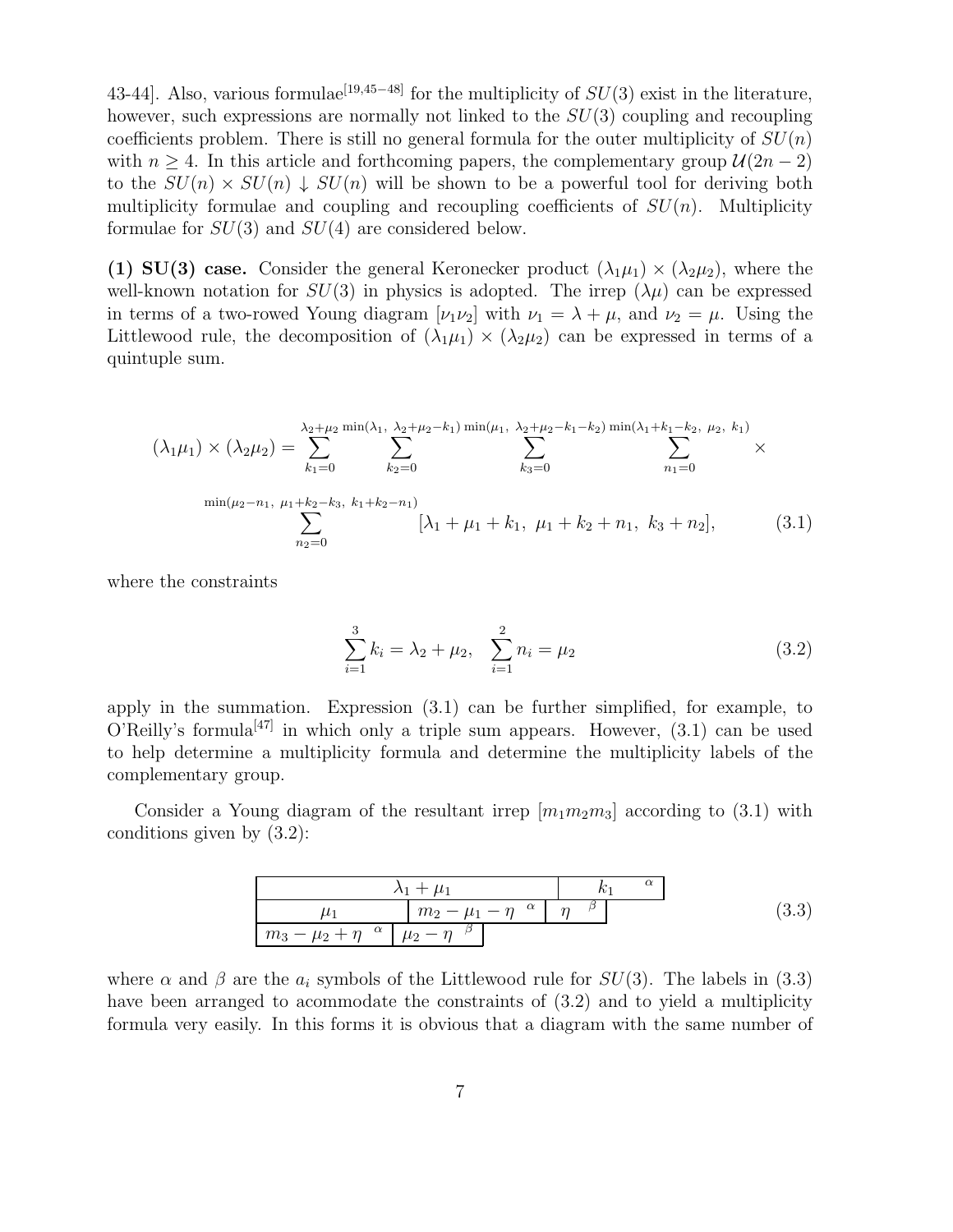boxes in each row can only appear repeatedly when  $\eta$  is not a fixed integer. Therefore,  $\eta$ can be regarded as the multiplicity label of SU(3).

According to Littlewood rule (a)–(c), it is easy to derive the following limits on  $\eta$ :

$$
\eta_{\min} \le \eta \le \eta_{\max},\tag{3.4}
$$

where

$$
\eta_{\text{max}} = \min(m_1 - \lambda_1 - \mu_1, \ \mu_2, \ m_2 - \mu_1, \ \lambda_2 + \mu_2 - m_3, \ \mu_1 + \mu_2 - m_3, \ m_2 - m_3),
$$

$$
\eta_{\text{min}} = \max(0, \ \mu_2 - m_3, \ m_2 - \lambda_1 - \mu_1). \tag{3.5}
$$

Hence, the multiplicity of  $[m_1m_2m_3] \equiv (m_1 - m_2, m_2 - m_3)$  occurring in the Kronecker product  $(\lambda_1\mu_1) \times (\lambda_2\mu_2)$  is given by

$$
Multi(SU_3) = \eta_{\text{max}} - \eta_{\text{min}} + 1. \tag{3.6}
$$

This expression is very simple and more transparent than others found in the literature.

In this case, the complementary group is  $\mathcal{U}(4)$ . The Gel'fand symbol of  $\mathcal{U}(4)$  corresponding to the resultant irrep of  $SU(3)$  given in  $(3.3)$  is

$$
\left(\begin{array}{c} [m_1 m_2 m_3 0] \ \eta \\ [m_1 \ \ m_2 - \eta \ \ m_3 - \mu_2 + \eta] \\ [\lambda_1 + \mu_1 \ \mu_1] \\ \rho \end{array}\right), \ \eta = \eta_{\min}, \ \eta_{\min} + 1, \cdots, \ \eta_{\max}, \tag{3.7}
$$

where  $\rho$  is the intrinsic label for  $\mathcal{U}(1)$ , which is not important for our purpose. Some conditions in (3.5) can also be easily obtained from the betweeness conditions of the entries in the Gel'fand symbol (3.7). However, the remaining conditions in (3.5) can only be deduced from the Littlewood rule (b), and can not be obtained from the betweeness conditions. Hence, only one outer multiplicity label is needed in the decomposition of  $SU(3) \times SU(3) \downarrow SU(3)$ . This is why the CGCs of  $SU(3)$  can be determined numerically by using only one type of tensor operator.[32−36]

In contrast with the so-called canonical labeling scheme proposed by Biedenharn et al., in which three independent shifts determined by an upper pattern are introduced, the complementary  $\mathcal{U}(4)$  group provides only one outer multiplicity label in the  $SU(3)$  case. The complementary group labeling scheme is therefore a very economical way to label the outer multiplicity of  $SU(3)$ , and by extension, of  $SU(n)$ .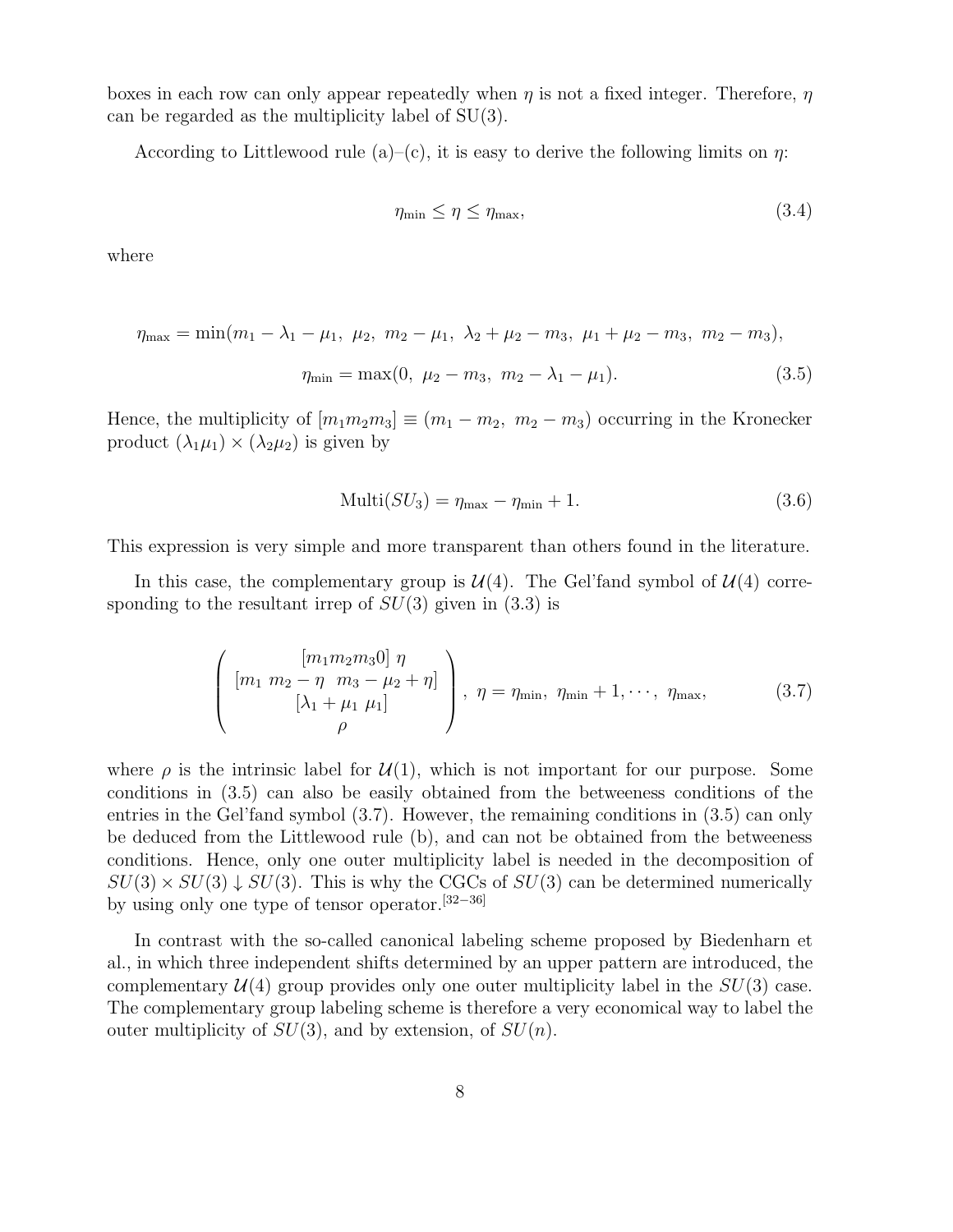Furthermore, the upper pattern labeling scheme given by Biedenharn et al is also equivalent to our labeling scheme, which will be proved in our next paper. However, similar to the complementary group labeling scheme, some restrictions on the ranges of  $\Gamma_{22}$  in the upper pattern  $[\Gamma_{12}, \Gamma_{22}] = [m_1 + m_2 - \lambda_1 - 2\mu_1 - \Gamma_{22}, \Gamma_{22}]$  for the coupling  $(\lambda_1\mu_1) \times (\lambda_2\mu_2) \downarrow [m_1m_2m_3]$  should be obtained from the Littlewood rule of  $SU(3)$ . Actually, the ranges of  $\Gamma_{22}$  should be the same as those of  $\eta$  given by (3.5), which, however, can not be derived directly from restrictions on upper pattern labels. For example, [422] occurs only once in the decomposition  $[310] \times [310]$ . However, there are two sets of upper pattern labels

$$
\left(\begin{array}{c}\Gamma_{11}\\ \Gamma_{12}\end{array}\right) = \left(\begin{array}{c}1\\2\end{array}\right) ; \left(\begin{array}{c}1\\1\end{array}\right)
$$

are allowed according to the upper pattern labeling scheme. Actually, the state labelled by  $\begin{pmatrix} 1 & 1 \\ 1 & 1 \end{pmatrix}$  should be eleminated according to the Littlewood rule. Therefore, restrictions from Littlewood rule must apply to the upper pattern labeling scheme, which was not mentioned in their papers [1-8], and indeed difficult to be obtained directly from their methods.

(2)  $SU(4)$  case. A general  $SU(4)$  irrep has three rows. Using the Littlewood rule, the following formula for the decomposition of  $SU(4) \times SU(4) \downarrow SU(4)$  can be determined:

$$
[\lambda_1 \lambda_2 \lambda_3] \times [\mu_1 \mu_2 \mu_3] = \sum_{k_1=0}^{\mu_1} \sum_{k_2=0}^{\min(\mu_1 - k_1, \lambda_1 - \lambda_2)} \sum_{k_3=0}^{\min(\lambda_2 - \lambda_3, \mu_1 - k_1 - k_2)} \sum_{k_4=0}^{\min(\lambda_3, \mu_1 - k_1 - k_2 - k_3)} \times \sum_{k_4=0}^{\min(\lambda_1 + k_1 - \lambda_2 - k_2, \mu_2, k_1)} \sum_{k_5=0}^{\min(\lambda_2 + k_2 - \lambda_3 - k_3, \mu_2 - l_1, k_1 + k_2 - l_1)} \times \sum_{l_2=0}^{\min(\lambda_3 + k_3 - k_4, \mu_2 - l_1 - l_2, k_1 + k_2 + k_3 - l_1 - l_2)} \sum_{k_3=0}^{\min(\lambda_2 + k_2 + l_1 - \lambda_3 - k_3 - l_2, \mu_3, l_1)} \times \sum_{k_1=0}^{\min(\lambda_3 + k_3 - k_4, \mu_2 - l_1 - l_2, k_1 + k_2 + k_3 - l_1 - l_2)} \times \sum_{k_1=0}^{\min(\lambda_3 + k_3 - k_4, \mu_2 - l_1 - l_2, k_1 + k_2 + k_3 - l_1 - l_2)} \times \sum_{k_1=0}^{\min(\lambda_3 + k_3 - k_3 - l_2, \mu_3, l_1)} \times \sum_{k_2=0}^{\min(\lambda_3 + k_3 - k_3 - l_2 - k_3)} \times \sum_{k_3=0}^{\min(\lambda_3 + k_3 - k_3 - l_1 - l_2)} \times \sum_{k_3=0}^{\min(\lambda_3 + k_3 - k_3 - l_1 - l_2)} \times \sum_{k_3=0}^{\min(\lambda_3 + k_3 - k_3 - l_1 - l_2)} \times \sum_{k_3=0}^{\min(\lambda_3 + k_3 - k_3 - l_1 - l_2)} \times \sum_{k_3=0}^{\min(\lambda_3 + k_3 - k_3 - l_1 - l_2)} \times \sum_{k_3=0}^{\min(\lambda_3 + k_3 - k_3 - l_1 - l_2)} \times \sum_{k_3=0}
$$

$$
\sum_{n_2=0}^{\min(\lambda_3+k_3+l_2-k_4-l_3,\mu_3-n_1,l_1+l_2-n_1)} [\lambda_1+k_1, \ \lambda_2+k_2+l_1, \ \lambda_3+k_3+l_2+n_1, \ k_4+l_3+n_2], \ (3.8)
$$

where the following constraints

$$
\sum_{i=1}^{4} k_i = \mu_1, \quad \sum_{i=1}^{3} l_i = \mu_2, \quad \sum_{i=1}^{2} n_i = \mu_3 \tag{3.9}
$$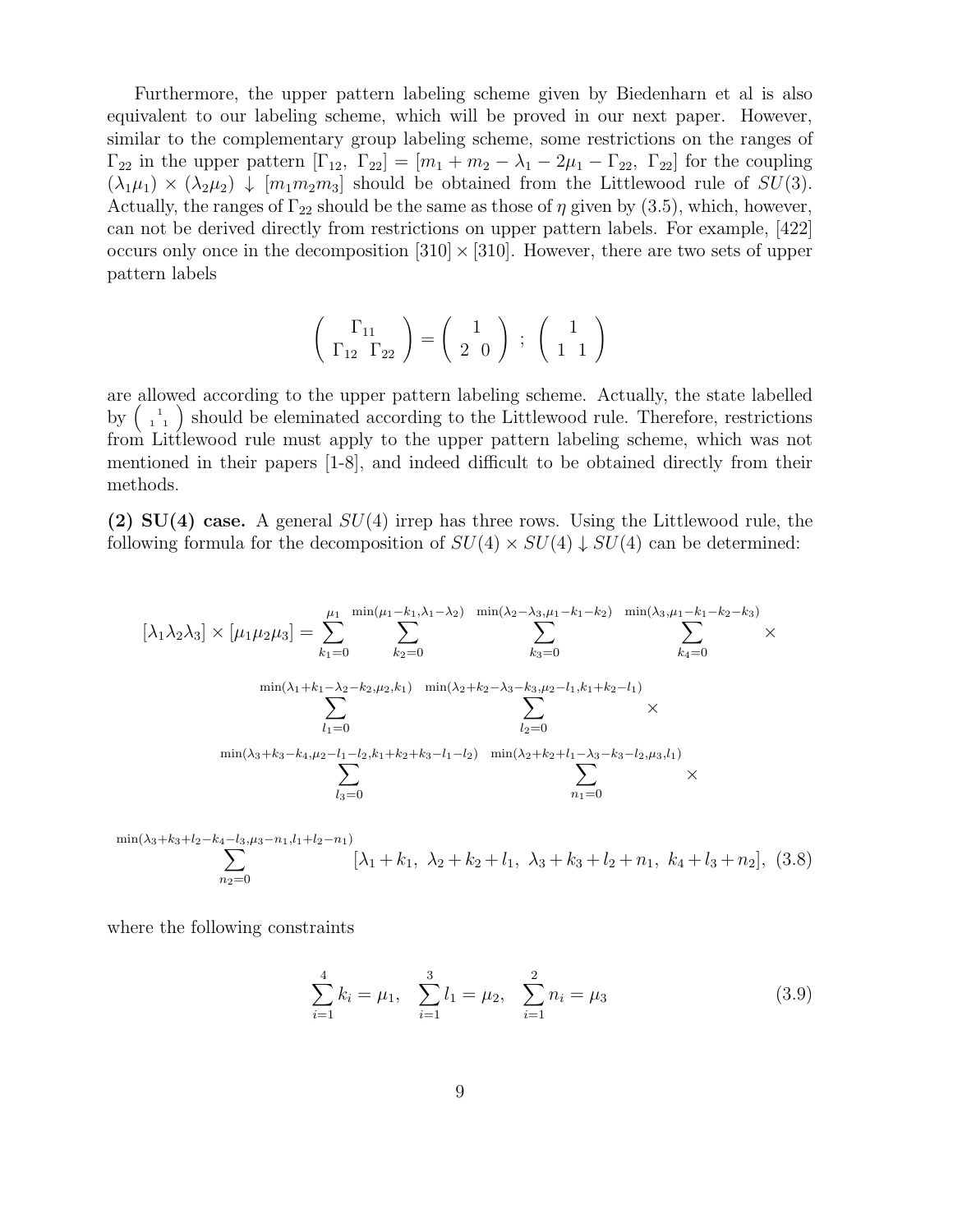apply in the summation. In the resultant irrep  $[\nu_1 \nu_2 \nu_3 \nu_4] \equiv [\lambda_1 + k_1, \lambda_2 + k_2 + l_1, \lambda_3 + l_2, \lambda_4]$  $k_3 + l_2 + n_1$ ,  $k_4 + l_3 + n_2$  with the restrictions given by (3.9) there may be six ways to relabel the configuration which leave the irrep unchanged:

|                          |          |                   |                       | $\alpha$ |         |
|--------------------------|----------|-------------------|-----------------------|----------|---------|
| ۰,                       |          | $\alpha$<br>$k_2$ |                       |          | (3.10a) |
| $k_3$<br>13              | $\alpha$ | ιo                | $\sim$<br>$n_{\cdot}$ |          |         |
| $\alpha$<br>₽<br>$\iota$ | $n_{2}$  | $\sim$            |                       |          |         |

where

 $k_1 = \nu_1 - \lambda_1$  $k_2 = \nu_2 - \lambda_2 - \xi_1 - \xi_2$  $k_3 = \nu_3 - \lambda_3 - \mu_2 + \xi_1 - \xi_3 - \xi_5 - \xi_6,$  $k_4 = \nu_4 - \mu_3 + \xi_2 + \xi_3 + \xi_5 + \xi_6,$  $l_1 = \xi_1 + \xi_2,$  $l_2 = \mu_2 - \xi_1 - \xi_4 + \xi_5$  $l_3 = \xi_4 - \xi_2 - \xi_5,$  $n_1 = \xi_3 + \xi_4 + \xi_6,$  $n_2 = \mu_3 - \xi_3 - \xi_4 - \xi_6,$  (3.10b)

and  $\alpha$ ,  $\beta$ , and  $\gamma$  are the symbols filling in each box according to the Littlewood rule. However, by using the following transformation

$$
\eta_1 = \xi_1 + \xi_2, \quad \eta_2 = \xi_3 + \xi_4 + \xi_6, \quad \eta_3 = \xi_4 - \xi_2 - \xi_5,\tag{3.11}
$$

it can be shown that only three variables  $\eta_i$  with  $i = 1, 2,$  and 3 are independent. Therefore, (3.10) can be relabelled in terms of these 3 variables,

$$
k_1=\nu_1-\lambda_1,
$$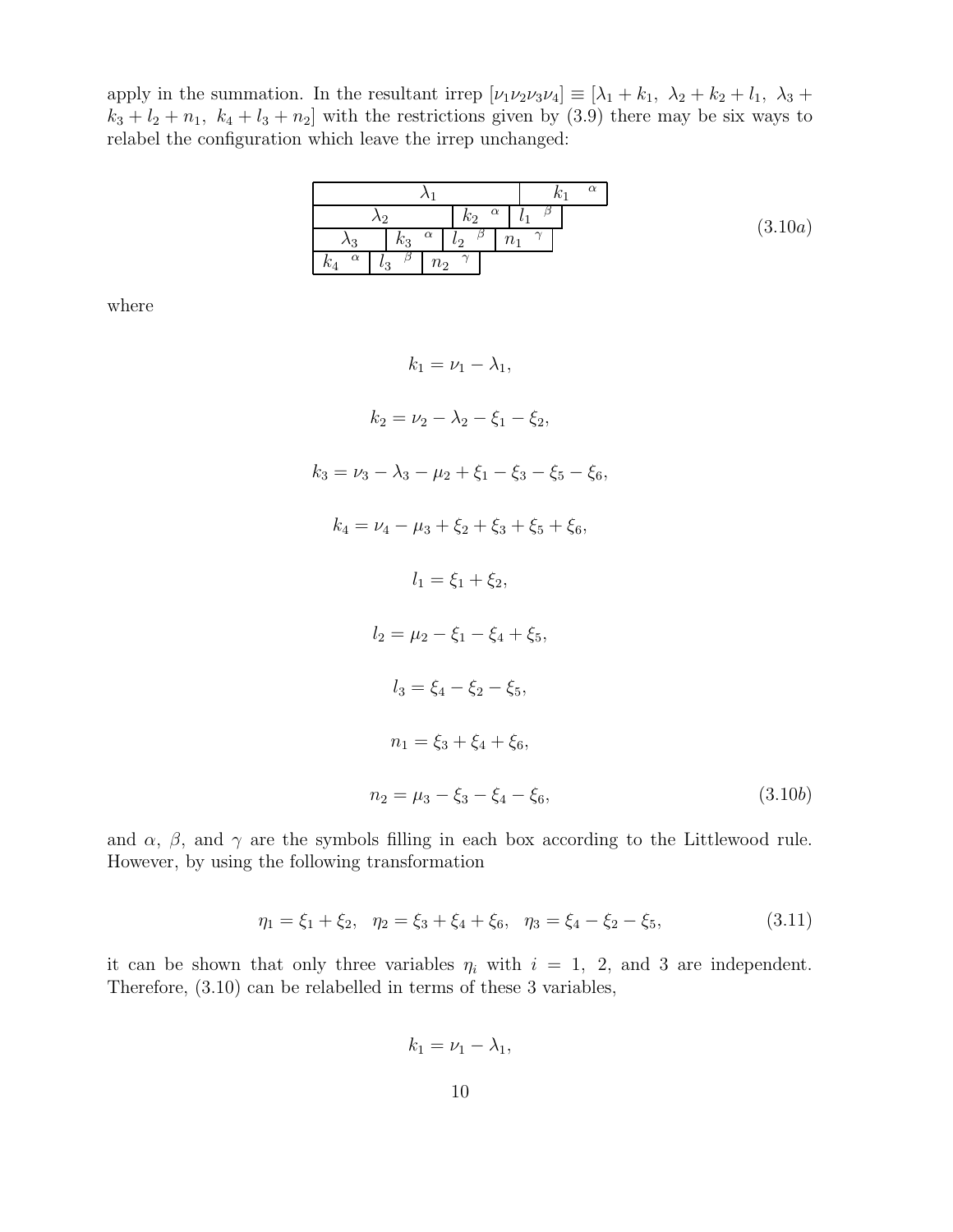$$
k_2 = \nu_2 - \lambda_2 - \eta_1,
$$
  
\n
$$
k_3 = \nu_3 - \lambda_3 - \mu_2 + \eta_1 - \eta_2 + \eta_3,
$$
  
\n
$$
k_4 = \nu_4 - \mu_3 + \eta_2 - \eta_3,
$$
  
\n
$$
l_1 = \eta_1,
$$
  
\n
$$
l_2 = \mu_2 - \eta_1 - \eta_3,
$$
  
\n
$$
l_3 = \eta_3,
$$
  
\n
$$
n_1 = \eta_2,
$$
  
\n
$$
n_2 = \mu_3 - \eta_2.
$$
\n(3.12)

Applying the Littlewood rule to this result yields the following boundary conditions for the outer multiplicity labels  $\eta_1$ ,  $\eta_2$ , and  $\eta_3$ .

$$
\eta_{1\min} \le \eta_1 \le \eta_{1\max}, \quad \eta_{2\min} \le \eta_2 \le \eta_{2\max}, \quad \eta_{3\min} \le \eta_3 \le \eta_{3\max}, \tag{3.13}
$$

where

$$
\eta_{1\min} = \max(0, \ \nu_2 - \lambda_1), \ \ \eta_{1\max} = \min(\nu_2 - \lambda_2, \ \nu_1 - \lambda_1),
$$
  

$$
\eta_{2\min} = \max(\nu_3 - \nu_2 + \eta_1, \ 0), \ \ \eta_{2\max} = \min(\eta_1, \ \mu_3, \ \nu_3 - \nu_4),
$$

 $\eta_{3\min} = \max(2\eta_2 - \eta_1 + \mu_2 + \nu_4 - \nu_3 - \mu_3, \ \eta_2 - \eta_1 + \lambda_3 + \mu_2 - \nu_3, \eta_2 + \nu_4 - \lambda_3 - \mu_3,$ 

$$
\eta_2 + \lambda_1 + \lambda_2 + \lambda_3 + 2\mu_2 - \nu_1 - \nu_2 - \nu_3, \ \eta_1 + \lambda_1 + \lambda_2 + \mu_2 - \nu_1 - \nu_2,
$$
  
0, 
$$
\text{Int}[(\eta_2 + \lambda_1 + \lambda_2 + \lambda_3 + 2\mu_2 - \nu_1 - \nu_2 - \nu_3)/2]),
$$

 $\eta_{3\,\text{max}} = \min(\mu_2 - \eta_1, \ \nu_4 - \mu_3 + \eta_2, \ \mu_2 - \mu_3, \ \lambda_2 - \nu_3 + \mu_2 - \eta_1 + \eta_2, \ \mu_2 - \eta_2),$  (3.14)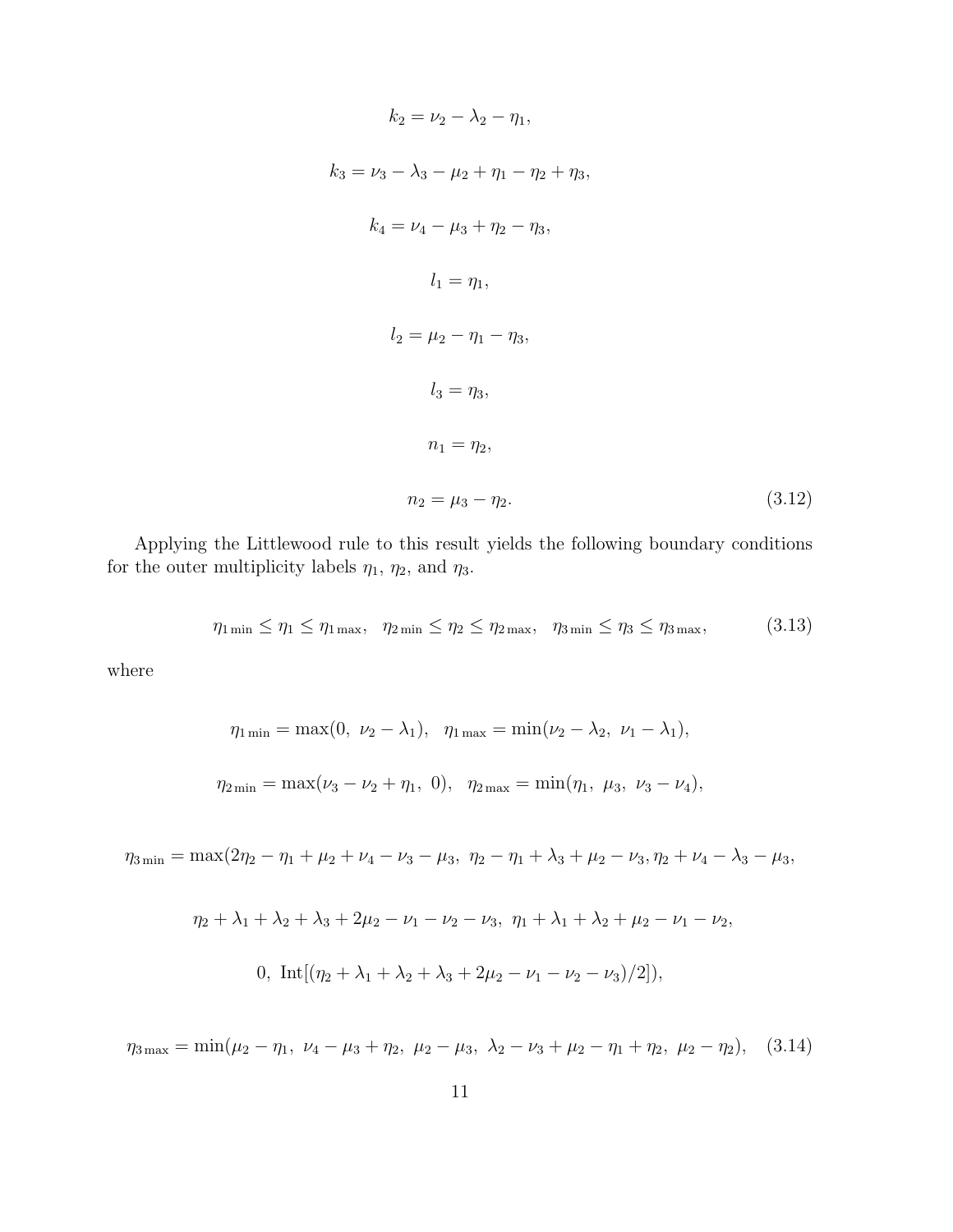where Int[x] is the integer part of x. Thus, the multiplicity of  $[\nu_1, \nu_2, \nu_3, \nu_4] \equiv [\nu_1 \nu_4$ ,  $\nu_2 - \nu_4$ ,  $\nu_3 - \nu_4$ ] appearing in the Kronecker product  $[\lambda_1 \lambda_2 \lambda_3] \times [\mu_1 \mu_2 \mu_3]$  can be calculated by

$$
\text{Multi}(SU_4) = \sum_{\eta_1 = \eta_1 \text{ min}}^{\eta_1 \text{ max}} \sum_{\eta_2 = \eta_2 \text{ min}}^{\eta_2 \text{ max}(\eta_1)} \sum_{\eta_3 = \eta_3 \text{ min}(\eta_1, \eta_2)}^{\eta_3 \text{ max}(\eta_1, \eta_2)}.
$$
(3.15)

The complementary group of the Kronecker product  $[\lambda_1 \lambda_2 \lambda_3] \times [\mu_1 \mu_2 \mu_3]$  of  $SU(4)$  is  $U(6)$  with the following special Gel'fand labels

$$
\begin{pmatrix}\n[\nu_1 \ \nu_2 \ \nu_3 \ \nu_4] (\eta_1 \eta_2 \eta_3) & \mathcal{U}(6) \\
[\nu_1, \ \nu_2, \ \nu_3 - \eta_2, \ \nu_4 - \mu_3 + \eta_2, \ 0] & \mathcal{U}(5) \\
[\nu_1, \ \nu_2 - \eta_1, \ \nu_3 - \mu_2 + \eta_1 + \eta_3 - \eta_2, \ \nu_4 - \mu_3 + \eta_2 - \eta_3] & \mathcal{U}(4) \\
[\lambda_1 \ \lambda_2 \ \lambda_3] & \mathcal{U}(3) \\
\rho\n\end{pmatrix}.
$$
\n(3.16)

The Gel'fand labels of  $[\lambda_1 \lambda_2 \lambda_3 \dot{0}]$  and  $[\mu_1 \mu_2 \mu_3 \dot{0}]$  for  $\mathcal{U}(6)$  are

$$
\begin{pmatrix}\n[\lambda_1 \lambda_2 \lambda_3 \dot{0}] & \mathcal{U}(6) \\
[\lambda_1 \lambda_2 \lambda_3 \dot{0}] & \mathcal{U}(5) \\
[\lambda_1 \lambda_2 \lambda_3 0] & \mathcal{U}(4) \\
[\lambda_1 \lambda_2 \lambda_3] & \mathcal{U}(3) \\
\rho\n\end{pmatrix}\n\text{ and }\n\begin{pmatrix}\n[\mu_1 \mu_2 \mu_3 \dot{0}] & \mathcal{U}(6) \\
[\mu_1 \mu_2 \dot{0}] & \mathcal{U}(5) \\
[\mu_1 \dot{0}] & \mathcal{U}(4) \\
\hline\n[0] & \mathcal{U}(3)\n\end{pmatrix}.
$$
\n(3.17)

Again, most of the boundary conditions for the multiplicity labels  $\eta_1$ ,  $\eta_2$ , and  $\eta_3$  can be obtained from the betweeness conditions for the Gel'fand symbol shown in (3.16). However, the remaining conditions can only be deduced from the Littlewood rule because (3.16) is a special Gel'fand basis for the canonical chain  $U(6) \supset U(5) \supset \cdots \supset U(2) \supset U(1)$ . From this development it is clear that there are at most 3 quantum numbers needed to label the outer multiplicity for the decomposition  $SU(4) \times SU(4) \downarrow SU(4)$ . In the canonical unit tensor approach proposed by Biedenharn et al. for the  $SU(4)$  case, there are 4 shifts out of 6 upper labels, of which only 3 labels are independent.[1−8] Similar to  $SU(3)$  case, restrictions from Littlewood rule must apply to eliminate superfluous multiplicity states in the upper pattern labeling scheme.

It should be noted that any  $SU(n)$  function, for example, CGCs, RWCs, or Racah coefficients, etc., is rank  $n$  independent, and only depends on boxes contained in the Young diagrams of the corresponding irreps because of the Schur-Weyl duality relation between  $SU(n)$  and  $S_f$ . For example, the multiplicity of Kronecker product for two tworowed irreps of  $SU(n)$  is the same as that of  $SU(3)$ , and that for two three-rowed irreps is the same as that of  $SU(4)$ , and so on. Hence, the results for  $SU(3)$  and  $SU(4)$  apply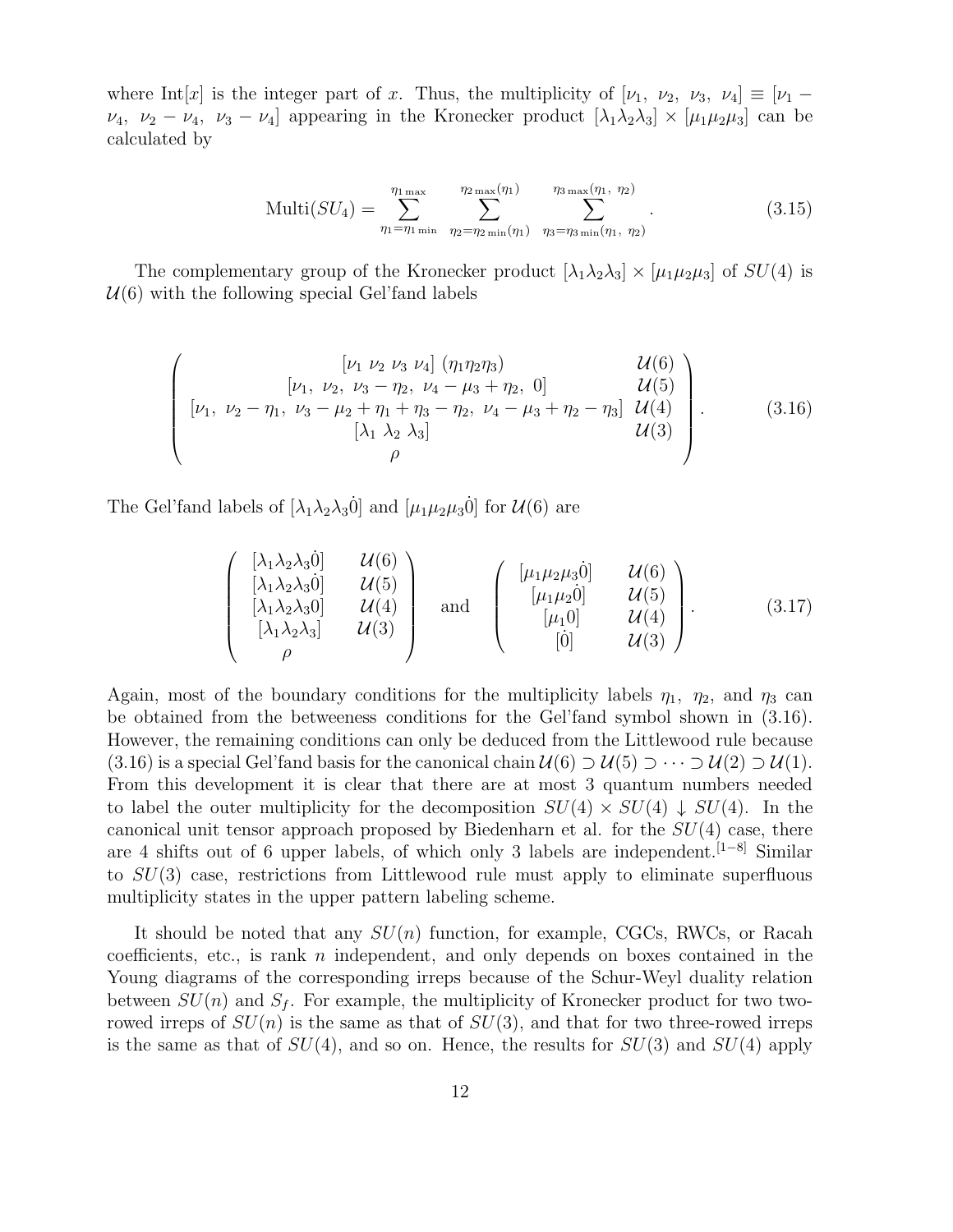for the general  $SU(n)$  case as well. As a trivial example, note that the  $SU(3)$  multiplicity expression follows from the one for  $SU(4)$  in the two-rowed limit  $(\eta_1 \to \eta, \eta_2 = 0$  and  $\eta_3 = 0$ ) of the theory though this fact can not be clearly seen from (3.14).

### IV. Conclusions

In this paper, a complementary group  $U(2n-2)$  to  $SU(n)$  is found that gives a complete realization of all the features of the Littlewood rule in the Kronecker product decomposition of  $SU(n) \times SU(n) \downarrow SU(n)$ . By using this scheme, the outer multiplicity labels for  $SU(n)$  can be easily assigned, being nothing other than a set of sublabels of the special Gel'fand basis of the complementary  $\mathcal{U}(2n-2)$  group. Furthermore, within this framework, most of the boundary conditions on the multiplicity labels can be easily obtained from the betweenness conditions of the Gel'fand symbols of  $\mathcal{U}(2n-2)$ , while the remaining conditions must be deduced from the Littlewood rule. The method was used to obtained simple multiplicity formulae for  $SU(3)$  and  $SU(4)$ . In addition, in the coupling of two  $SU(n)$  irreps, the basis for  $SU(n)$  can further be labeled by the final  $\mathcal{U}(2n-2)$  sublabels  $\eta_i$  obtained from the coupling of two uncoupled basis vectors of the corresponding specail Gel'fand basis of  $\mathcal{U}(2n-2)$ , which are missing within the  $SU(n)$  group. This situation is very similar to that of the canonical unit tensor approach proposed by Biedenharn et al. However, in the canonical unit tensor approach, there are n independent shifts indicated by the upper pattern of  $U(n)$  from the  $n(n-1)/2$  upper labels. While these upper indices can be used to label the outer multiplicity of  $U(n)$ , there may very well be superfluous degree-of-freedom among the labels and these may be eliminated, especially, restrictions from Littlewood rule of  $SU(n)$  must apply to eliminate superfulous multiplicity states which are not allowed in the decomposition.

It should be stated that the same complementary group to the resolution of  $SU(n)$  was also considered in [15]. However, the method used and the final outcome are all different. Firstly, In [15], this complementary group was derived by using boson realizations given by Moshinsky.<sup>[16]</sup> While it now comes naturally from the Littlewood rule. Secondly, according to [15], the complementary group should be labeled in terms of a noncanonical chain  $U(2n-2) \supset U(n-1) \times U(n-1)$ . In this way, the RWCs of  $SU(n)$  still can not easily be derived because new inner multiplicity occurs in the decomposition  $\mathcal{U}(2n-2) \downarrow \mathcal{U}(n-2)$  $1) \times \mathcal{U}(n-1)$ . In order to overcome this difficulty, another kind of Wigner coefficients, the so called auxiliary Wigner coefficients was defined in [15], which is different from the standard definition of WCs, and satisfy another type of orthogonality conditions. We shall discuss these special WCs in the next paper. It shall be show in the next paper that one can derive analytical expressions in some simple cases and the corresponding algorithms for  $SU(n)$  RWCs or CGCs with multiplicity in general in both the canonical and noncanonical bases within this labeling scheme if the multiplicity-free coefficients in these bases are known.

To reiterate an important point, the complementary group  $\mathcal{U}(2n-2)$  scheme for labeling outer multiplicities in Kronecker products of  $SU(n)$  is itself a canonical scheme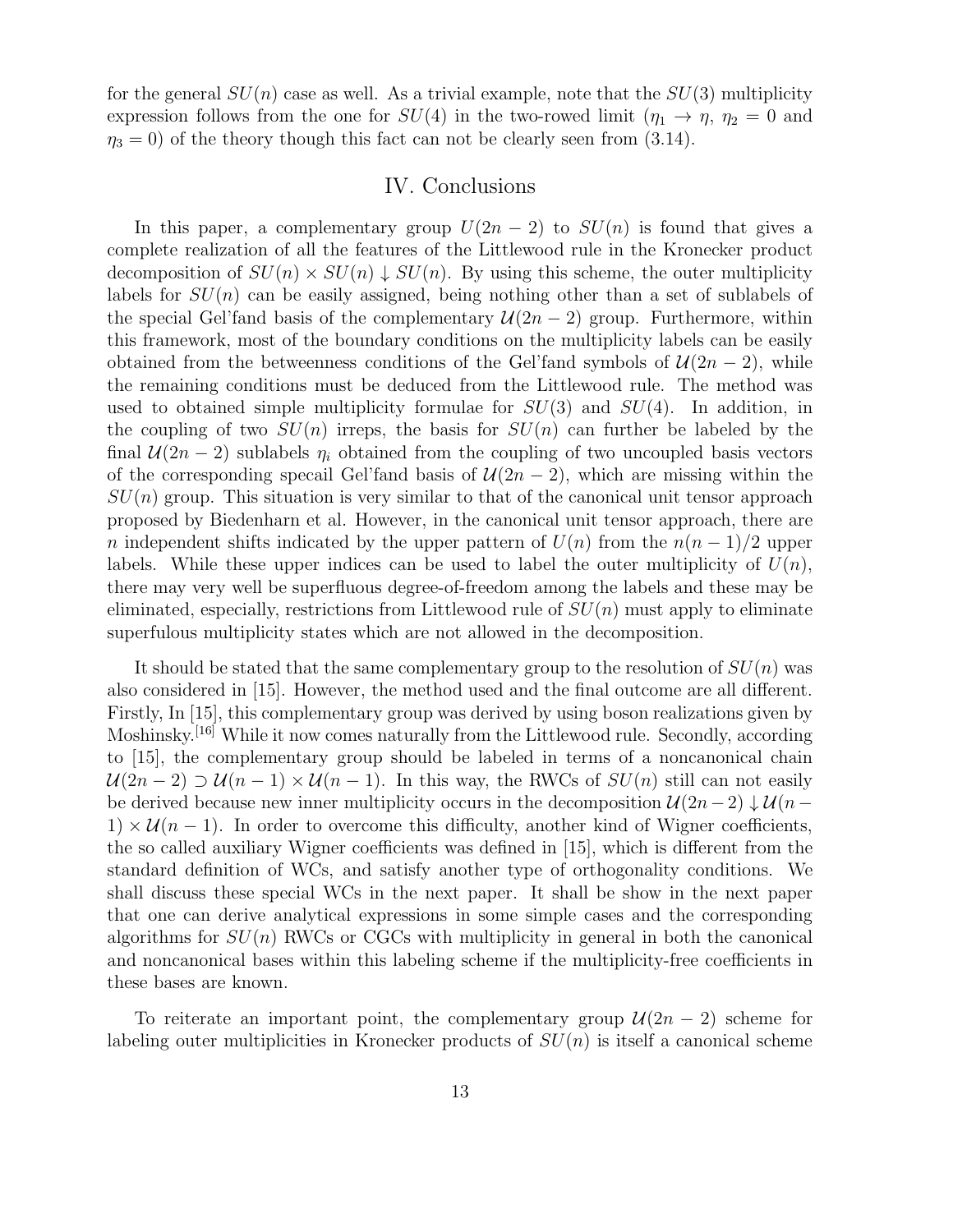because the basis of  $SU(n)$  labeled in this way is orthogonal with respect to the outer multiplicity labels. A general procedure for evaluating RWCs or CGCs for  $SU(3)$  and  $SU(4)$  will be given in the forthcoming papers.

#### Acknowledgment

The project was supported in part by the US National Science Foundation and the State Education Commission of China.

- [1] G. E. Baird and L. C. Biedenharn, J. Math. Phys., 4 (1963) 1449; 5 (1964) 1723; 5 (1964) 1730; 6 (1965) 1847
- [2] L. C. Biedenharn, A. Giovannini, and J. D. Louck, J. Math. Phys., 8 (1967) 691
- [3] L. C. Biedenharn and J. D. Louck, Commun. Math. Phys., 8 (1968) 89
- [4] L. C. Biedenharn, J. D. Louck, E. Chacon, and M. Ciftan, J. Math. Phys., 13 (1972) 1957
- [5] E. Chacon, M. Ciftan, and L. C. Biedenharn, J. Math. Phys., 13 (1972) 577
- [6] L. C. Biedenharn and J. D. Louck, Commun. Math. Phys., 93 (1984) 143
- [7] L. C. Biedenharn, M. A. Lohe, and J. D Louck, J. Math. Phys., 26 (1985) 1458
- [8] L. C. Bidenharn, M. A. Lohe, and H. T. Williams, J. Math. Phys., 35 (1994) 6072
- [9] R. Le Blanc and K. T. Hecht, J. Phys. A, 20 (1987) 4613
- [10] R. Le Blanc and L. C. Biedenharn, J. Phys. A, 22 (1989) 4613
- [11] K. T. Hecht and L. C. Biedenharn, J. Math. Phys., 31 (1990) 2781
- [12] S. J. Ališauskas, A. A. Jucy, and A. P. Jucy, J. Math. Phys., **13** (1972) 1329
- [13] S. J. Ališuaskas, V. V. Vanagas, and J. P. Jucy, Dokl. Akad. Nauk. SSSR, 197 (1971) 804
- [14] S. J. Ališuaskas, Sov. J. Part. Nucl., **14** (1983) 563
- [15] T. A. Brody, M. Moshinsky, and I. Renero, J. Math. Phys., 6 (1965) 1540
- [16] M. Moshinsky, J. Math. Phys., 4 (1963) 1128; Rev. Mod. Phys., 34 (1962) 813
- [17] J. R. Derome and W. T. Sharp, J. Math. Phys., 7 (1966) 612
- [18] J. R. Derome, J. Math. Phys., 8 (1967) 714
- [19] M. Resnikoff, J. Math. Phys., 8 (1967) 63
- [20] Z. Pluhař, Yu F. Smirnov, and V. N. Tolstoy, J. Phys. A, **19** (1986) 21
- [21] Z. Pluhař, L. J. Weigert, and P. Holan, J. Phys. A, 19 (1986) 29
- [22] K. T. Hecht, Nucl Phys, 62 (1965) 1
- [23] A. U. Klimyk and A. M. Gavrilik, J. Math. Phys., 20 (1979) 1624
- [24] R. Le Blanc and D. J. Rowe, J. Phys. A, 19 (1986) 2913
- [25] S. J. Ališauskas, J. Math. Phys., 29 (1988) 2351
- [26] S. J. Ališauskas, J. Math. Phys., **31** (1990) 1325
- [27] S. J. Ališauskas, J. Math. Phys., **33** (1992) 1983
- [28] S. J. Ališauskas, J. Phys. A, 29 (1996) 2687
- [29] P. Kramer, Z. Phys., 216 (1968) 68; 205 (1967) 181
- [30] J. Q. Chen, P. N. Wang, Z. M. Lü, and X. B. Wu, Tables of the CG, Racah, and subduction coefficients of  $SU(n)$  groups (Singapore, World Scientific, 1987)